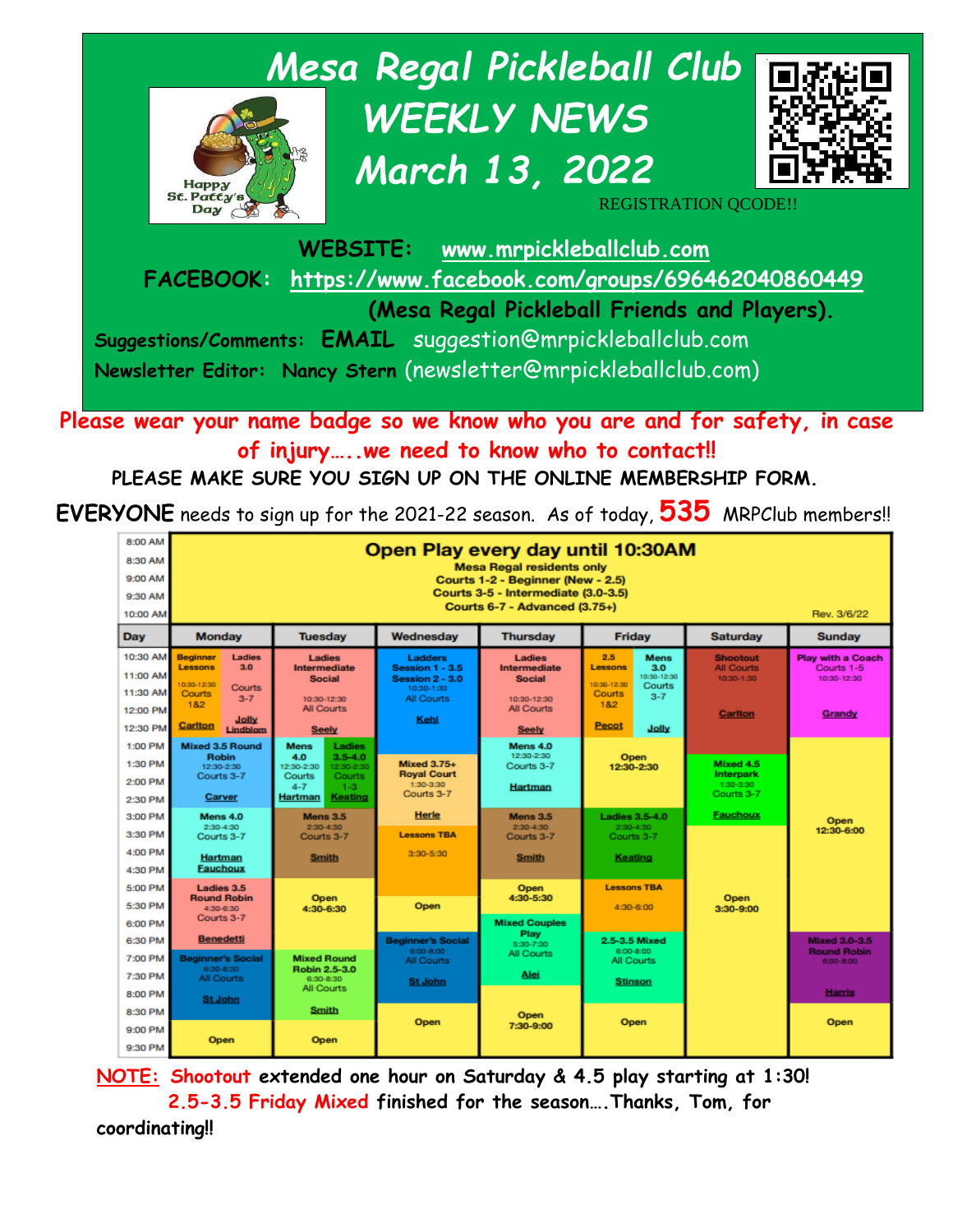## **MESA REGAL AGM – WEDNESDAY MARCH 16 @ 1:00**

Come on down to the pickleball patio to meet and greet your new Pickleball Club Board of Directors and get updated on our year's events. We have a very busy club with lots of volunteers so a great opportunity to wrap up the year!

**CONGRATULATIONS TO OUR NEW 2022-23 MRPC BOARD OF DIRECTORS**

**Clarence Lindblom** – President **Marilyn Kehl** – Vice-President **Calvin Jolly** – Treasurer **Marcie Herle** – Secretary **Craig Carlton** – Member at Large

## **RECYCLING 2021-22 LAST CAN RUN OF THE SEASON**

We have had a great season of drinking here at Mesa Regal…haha. Mike Baril, Recycling Chairperson, is making the last can run of the season to the recycling depot this Wednesday. **Please bring all those CRUSHED CANS to the pickleball patio before Wednesday so they can be weighed in at the depot.**

**This does not mean you need to stop drinking or keeping your cans**! We will continue to collect those cans for a while and store them for next fall.

## **THANKS EVERYONE……FOR DRINKING!!!**

# **MESA REGAL PICKLEBALL CLUB – RUN BY VOLUNTEERS**

It is at the end of the season we have time to reflect on the many things that happen in our club. Everything about pickleball at our club is FREE for members….there is no membership fee in our club. All pickleballs, court cleaning equipment, social activity supplies, training, skill level play, etc., is FREE and paid for with proceeds from our annual tournament and can recycling. Everything happening in our club is run by VOLUNTEERS. Although many of you volunteer and help out during the season, we have KEY VOLUNTEERS that coordinate and chair committees**.** 

## **Please thank them when you see them!! MESA REGAL PICKLEBALL CLUB BOARD OF DIRECTORS 2021-22**

There is a lot that goes on to run a club with more than 500 members. Thanks to all of our 2021-22 Board Members who individually have supported our club and collectively led us through another successful pickleball season! Thanks to…….

**Clarence Lindblom**-President**, Colleen Janus**-Vice President**, Harold Patterson/Craig Carlton**-Member at Large**, Calvin Jolly**-Treasurer**, Marcie Herle**-Secretary **MRPC COMMITTEE CHAIRPEOPLE 2021-22**

These chairpersons spend many behind the scene hours making sure things happen in our club. All the chairpersons are supported by many volunteers and our MRPC Board. Thanks to all of you for making MRPClub a great place to be!! Thanks to…..

**Nancy Stern**-Tournament, **Cindy St. John**-Social, **Craig Carlton**-Court

Reservations/Website, **Lionel Fauchoux**-Training, **Colleen Janus**-Membership, **Cal Herle**-Ratings, **Mike Baril**-Recycling, **Lawrence Green**-Technology, **Sandy Radermacher**-First Aid **Nancy Stern**-Newsletter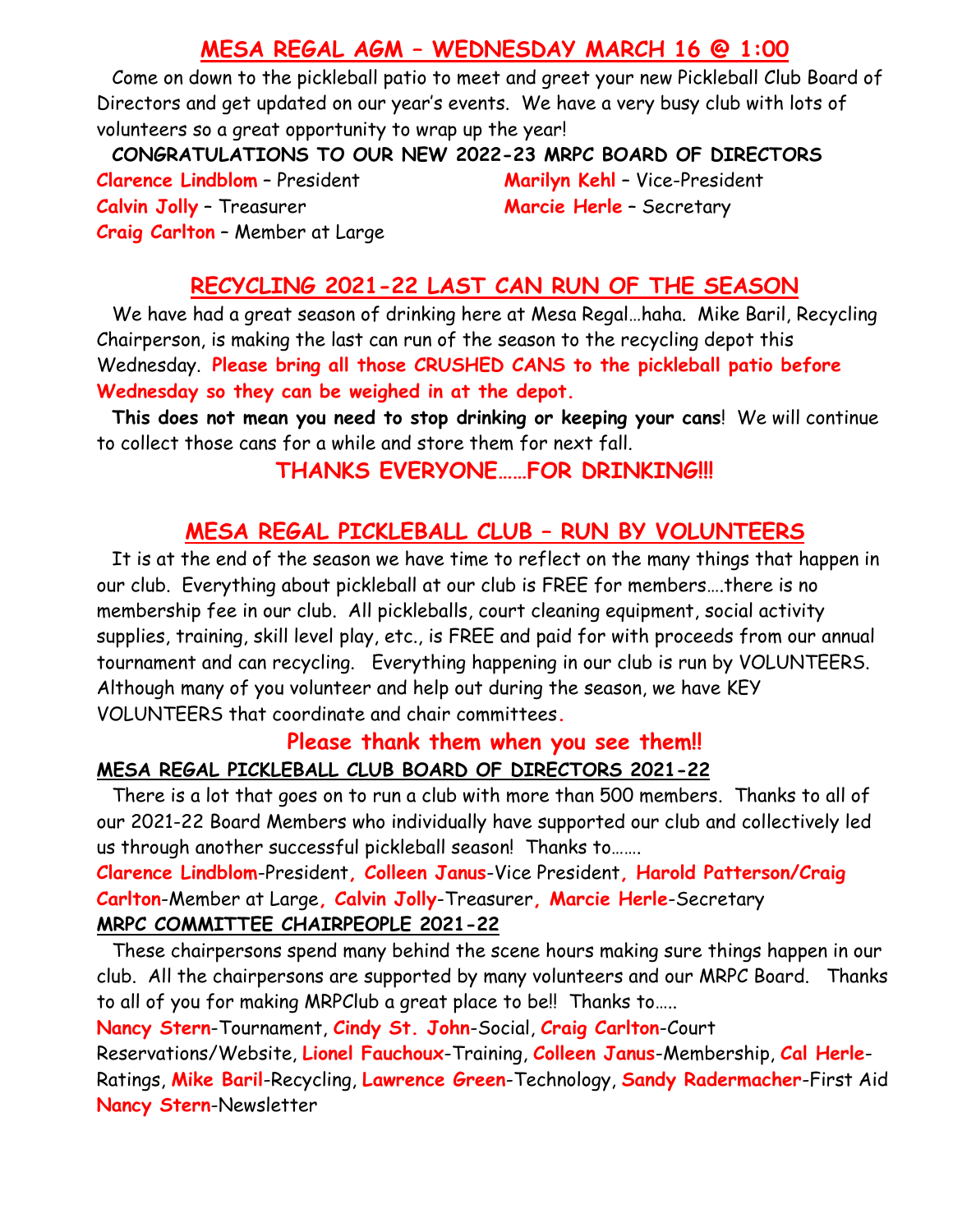### **MRPC PROGRAM COORDINATORS 2021-22**

Without these coordinators the program activities you see on our schedule would not happen. A huge THANKS to all our coordinators who volunteer their time to coordinate these activities all season long for our members! Thanks to…..

**Shirley Seely-**Ladies Social, **Lois Lindblom/Patty Jolly**-Ladies 3.0, **Barb Benedetti**-Ladies Ladies 3.5, **Judy Keating/Gina Trammell**-Competitive Ladies 3.5-4.0, **Calvin Jolly**-Men's 3.0, **Ken Smith**-Men's 3.5**, Lionel Fauchoux/Dale Hartman** -Lorne's Men's 4.0 League, **Dale Hartman**-Men's 4.0 Competitive-, **Cindy & Gary St.John**-Mixed Social Play, **Barb Harris**- Mixed 3.0-3.5 Round Robin, **Marilyn Kehl**-Mixed Ladders 3.0-3.5**, Jake Grandy**-3.5+ Play with a coach, **Kevin Carver**-Mixed 3.5-, **Cal Herle**-Mixed 3.75 Royal Court-, **Dale Hartman**-Mixed 4.0, **Craig Carlton**-Mixed Shootout, **Lionel Fauchoux**-Mixed 4.5 Competitive, **Mary Alei/Donnie Torres** - Mixed Couples Play, **Craig Carlton**-Lessons Beginners, **Mike Pecot-** Lessons 2.5.

# .**WEDNESDAY LADDERS**

Want to sign up for ladders play? \*\*Email Marilyn at [m.greenekehl@gmail.com](mailto:m.greenekehl@gmail.com) to get your name on the list!



### **LADDERS COURT WINNERS – March 9 - CONGRATS TO ALL!!** First Session-3.5

Court 1 – Randall-49, Sue-48, Rick J-46, Donita-35

Court 2 – Doug T-53, Laura-50, Don L-46, Stan T-35

Court 3 – Jim J-47, Carol-46, Kevin K-44, Barb H-23

Court 4 – Kim-51, Ric-50, Doug D-46, SharonS-46

Court 5 – Jeff A-57 (perfect score), Marilyn-44, Barb-41, Gina-38

Court 6 – Chuck-47, Jay-39, Colleen-38, Larry B-28

Court 7 – Kevin-52, Bill S-44, Brian B-41, Bruce-39

### Second Session-3.0

Court 1 – Nora-52, Patrick-48, Susan T-35, Julia-35

Court 2 – Dave S-48, Louise-45, Janet R-43, Chuck B-42

Court 3 – Marty-55, Joan-53, Markita-48, Elaine-37

Court 4 – Janet T-49, Bill-47, Steve G-44, Brian G-40

Court 5 – Chic-51, Marcie-40, Don W-37, Heidi-24

Court 6 – Marilyn-57 (perfect score), Mike B-40, Bob G-37, Mike Baril-32

Court 7 – Sam-51, Bob )-50, Ray-44, Maggie/Carol-39

# **PICKLEBALL PARTY PICTURES**

Some great memories of our HAWAIIAN LUAU are posted on our website. If you have any other photos to add, please email to Craig Carlton at [craig.carlton@gmail.com](mailto:craig.carlton@gmail.com) .